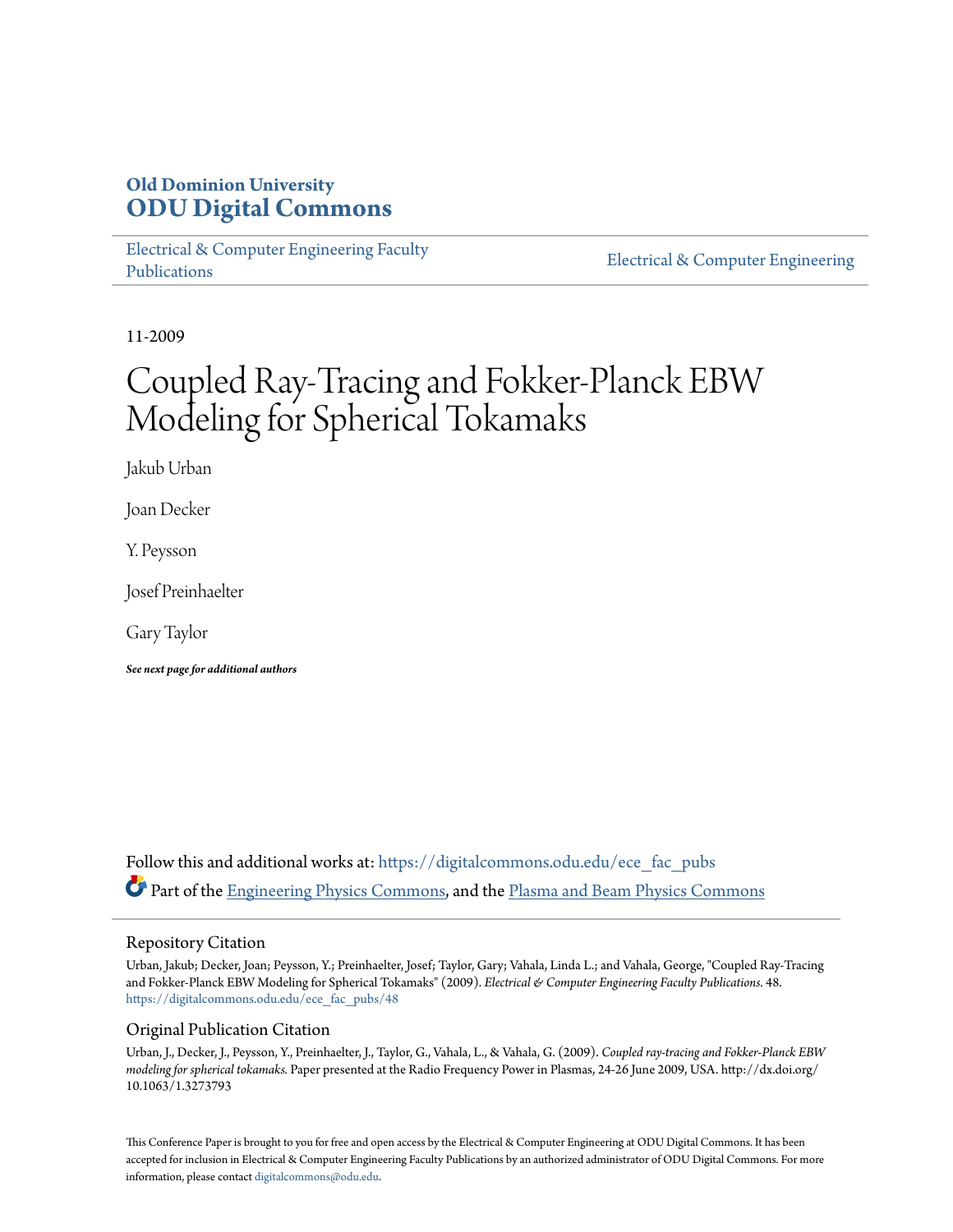### **Authors**

Jakub Urban, Joan Decker, Y. Peysson, Josef Preinhaelter, Gary Taylor, Linda L. Vahala, and George Vahala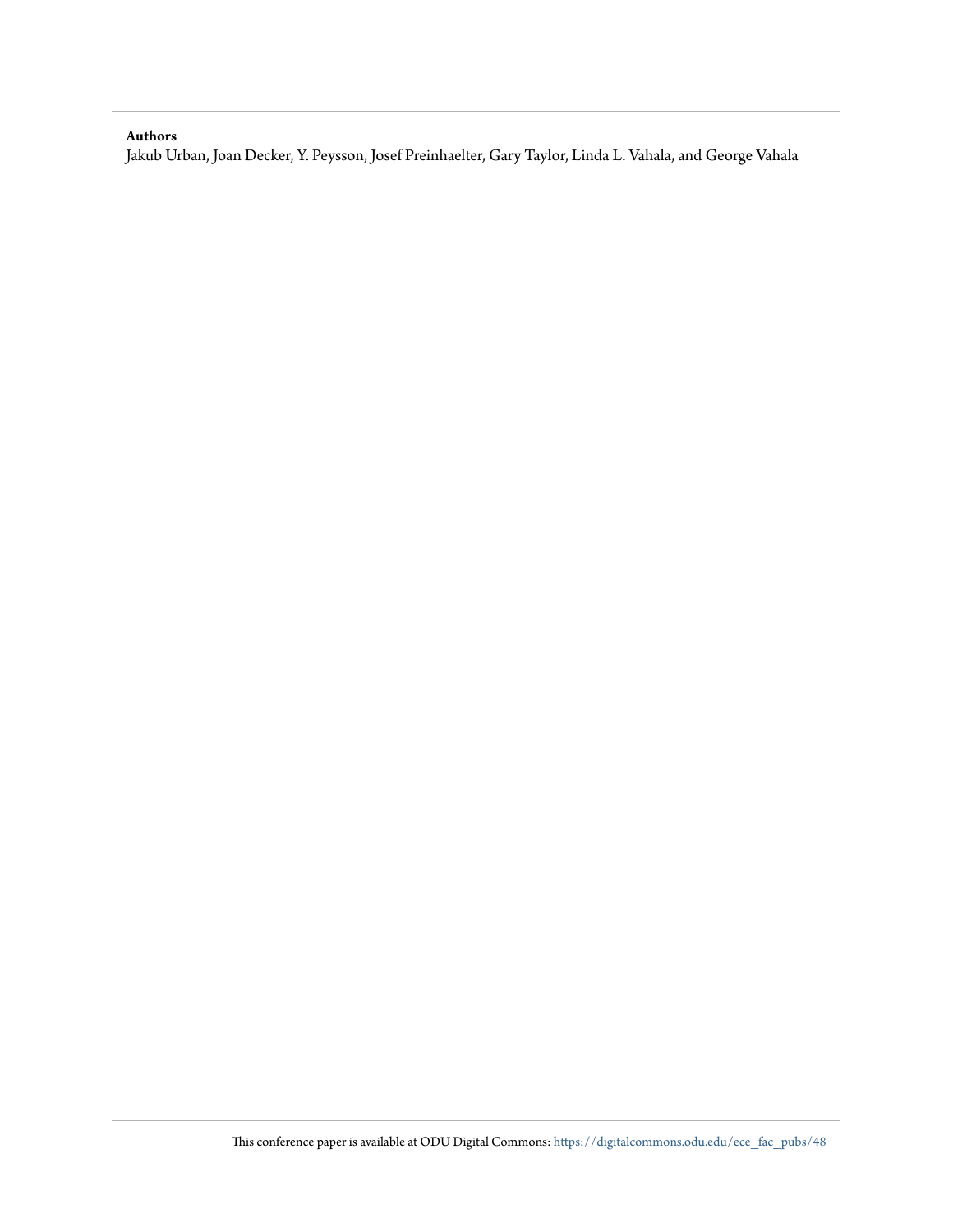# **Coupled Ray-tracing and Fokker-Planck EBW Modeling for Spherical Tokamaks**

J. Urban,<sup>a</sup> J. Decker,<sup>b</sup> Y. Peysson,<sup>b</sup> J. Preinhaelter,<sup>a</sup> G. Taylor,<sup>c</sup> L. Vahala,<sup>d</sup> G. Vahala"

> *' EURATOM/IPP.CR Association. 182 00 Prague. Czech Republic*  ' *EURATOM-CEA. Cadarache. France ^ Princeton Plasma Physics Laboratory. Princeton. NJ 08543. USA '' Old Dominion University. Norfolk. VA 23529. USA*  <sup>e</sup> College of William & Mary, Williamsburg, VA 23185, USA

**Abstract.** The AMR (Antenna—Mode-conversion—Ray-tracing) code [1, 2] has been recently coupled with the LUKE [3] Fokker-Planck code. This modeling suite is capable of complex simulations of electron Bernstein wave (EBW) emission, heating and current drive. We employ these codes to study EBW heating and current drive performance under spherical tokamak (ST) configurations—typical NSTX discharges are employed. EBW parameters, such as frequency, antenna position and direction, are varied and optimized for particular configurations and objectives. In this way, we show the versatility of EBWs.

**Keywords:** Fusion, tokamak, heating, current drive, electron Bernstein wave, EBW. **PACS:** 52.35.Hr, 52.50.Sw, 52.55.Fa.

#### **INTRODUCTION**

While the "standard" electron cyclotron heating and current drive (ECH/ECCD) are among the most important auxiliary systems for present and future magnetic fusion devices, their application to spherical tokamaks, which operate in "overdense" regimes (i.e., the electron plasma frequency  $\omega_{\rm ne}$  is much greater than the electron cyclotron frequency  $\omega_{\rm ee}$ ), is generally impossible because the involved ordinary  $(O)$  and extraordinary  $(X)$  electron cyclotron waves are cutoff in the fundamental electron cyclotron (EC) harmonics range. Using higher harmonics is not possible because of poor absorption. The only possibility are the electron Bernstein waves [4] (EBWs)—electrostatic electron cyclotron waves, which can propagate in overdense plasmas. EBWs are typically very well absorbed at any EC harmonic and they can efficiently drive current because of their interaction with supra-thermal electrons. The drawback of EBWs is the fact that they must be excited by O- or X-modes via a mode conversion process. The waves must be injected under specific angles to achieve an efficient conversion. EBWs are also more difficult to control—they are tightly coupled with the plasma parameters, particularly the magnetic field and the electron density and temperature profiles.

In this paper, we present a survey of EBW heating and current drive possibilities for spherical tokamaks. The study has been performed with two coupled simulation codes—AMR [1, 2], which provides mode conversion and ray-tracing calculations, and LUKE [3], a Fokker-Planck code, which provides quasi-linear power deposition and current drive calculations. Various injection scenarios are considered for typical NSTX conditions.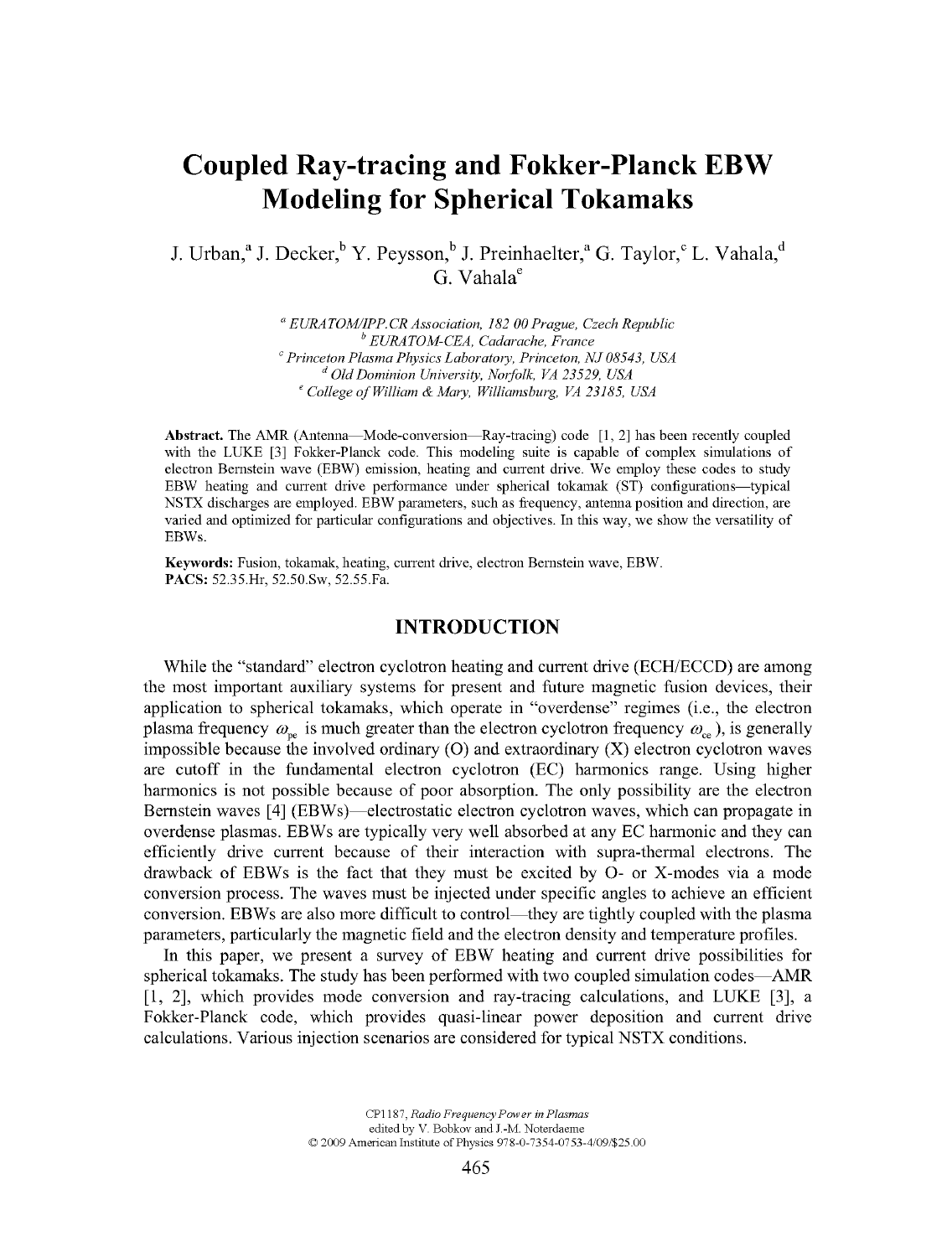#### SIMULATION METHODS

A Gaussian antenna beam is assumed in the simulation, with the beam waist close to the target plasma and with a fixed Rayleigh range to obtain a realistic waist size with a reasonable divergence. The toroidal and poloidal launch angles  $\theta_{\text{tor}}$  and  $\theta_{\text{pol}}$  are always chosen optimum for the O-X-B conversion process. The mode conversion efficiency is calculated by the AMR code. The O-X-B scenario is preferred because it can be used at any frequency and density gradient, which is not the case of the direct X-B conversion.

Electron Bernstein wave propagation is well described by standard ray-tracing with the non-relativistic hot-plasma electrostatic dispersion relation (see, e.g., [5, 6]). The imaginary part of the dispersion relation determines the wave packet damping along the ray trajectory [7]:

$$
\frac{dP}{dt} = -\alpha P = \frac{2 \operatorname{Im} D}{|\partial \operatorname{Re} D/\partial \omega|} P.
$$
 (1)

For the wave damping in fusion-relevant plasmas, however, a relativistic correction to  $\alpha$  is necessary [8]. We have included a simple (weakly) relativistic damping rate into the AMR ray-tracing (eq. (39) from [8]), which accounts for the relativistic shift of the resonance:

Im 
$$
D^{\text{(relativistic)}} = \frac{\sqrt{\pi \omega}}{|k_{\parallel}|} \frac{\omega_{\text{pe}}^2}{v_{\text{re}}} \sum_n \frac{I_n(b) e^{-b}}{b} e^{-p_n^2},
$$
 (2)

where

$$
p_n = p_{n0} \left( 1 + \left| \frac{p_{n0}}{2N_{\parallel}} \right| \frac{v_{\rm T}}{c} \right), p_{n0} = \frac{\omega - n\omega_{\rm ce}}{k_{\parallel} v_{\rm T}}, v_{\rm T} = \left( \frac{2\kappa T_{\rm e}}{m_{\rm e}} \right)^{1/2}, b = \frac{k_{\perp}^2 v_{\rm T}^2}{2\omega_{\rm ce}^2}.
$$
 (3)

Ray-tracing results, particularly the ray trajectories with the  $N_{\parallel}$  and  $N_{\perp}$  wave vector components evolution, provide the input for the LUKE 3D ( $p$ ,  $p_{\parallel}/p$ ,  $\psi$ ) Fokker-Planck code, which then calculates the quasilinear wave damping and current drive. The equilibrium and plasma profiles are identical in AMR and LUKE.

#### RESULTS

Shown here are AMR + LUKE simulation results for a typical NSTX L-mode. Results for an H-mode are not completely available and have not been analyzed yet. First and second harmonic ranges  $12 - 18$  GHz and  $22 - 28$  GHz have been chosen because of their estimative accessibility. Higher harmonics would also be possible, however, with a risk of harmonic overlapping, which would decrease the current drive efficiency. A Gaussian antenna beam with the Rayleigh range of 0.5 m, focused almost to the last closed flux surface (LCFS), is assumed, with power  $P = 1$  MW.

First, the optimum antenna angles (toroidal and poloidal) are calculated by AMR. In Fig. 1 are shown the angular windows for the first and the second harmonic ranges in two different vertical antenna positions. The angular windows are quite broad, which makes the antenna aiming less sensitive to misalignments. The large angular width is due to the relatively steep density gradient. The H-mode gradient is even steeper, enabling efficient conversion at a very broad range of angles. The optimum angles are, however, different in L- and H-mode because of different poloidal magnetic field.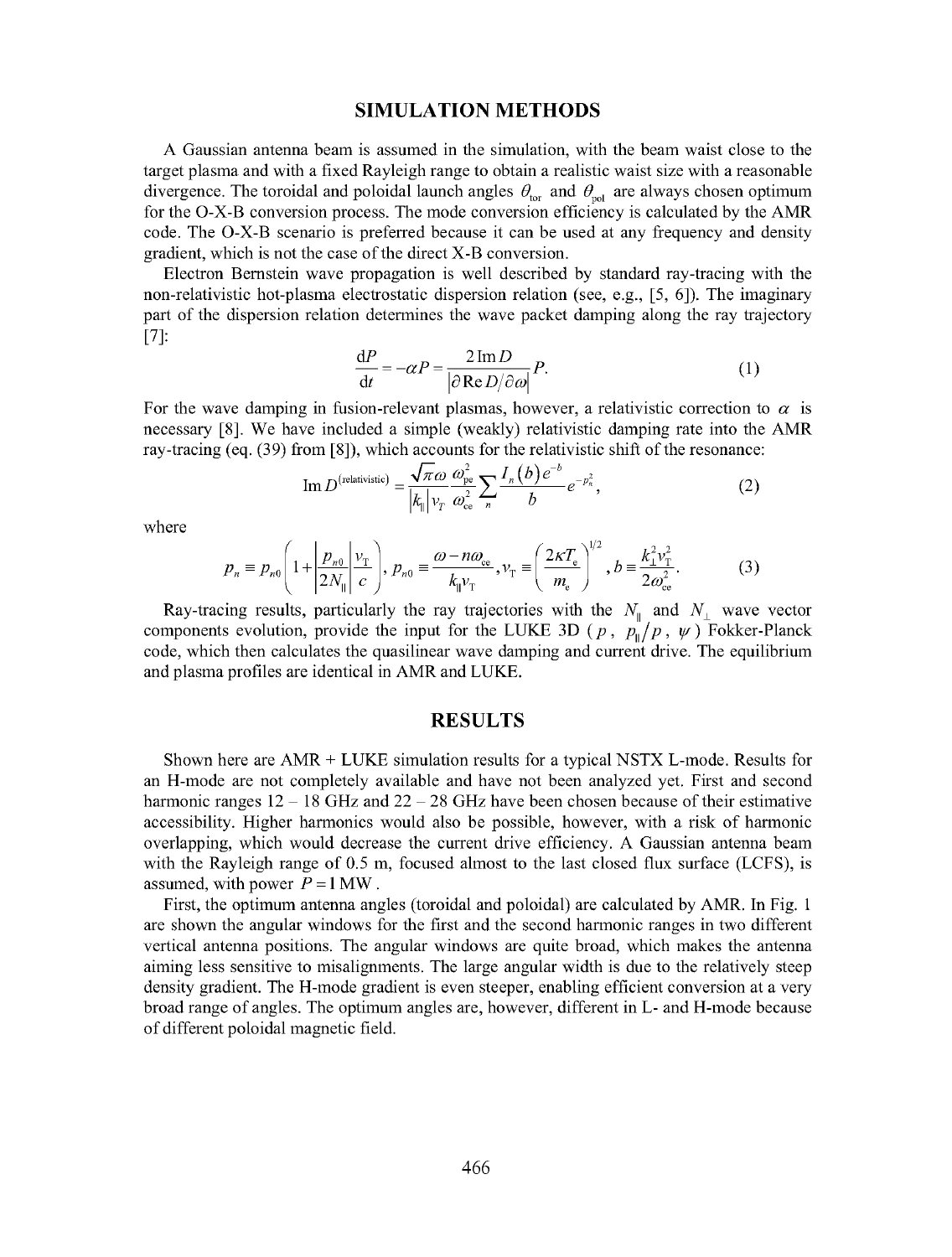

FIGURE 1. Angular O-X-EBW windows for a) first harmonic range  $12-18$  GHz, mid-plane launch, b) second harmonic range  $22 - 28$  GHz,  $Z=0.2$  m launch. Contours show 90 % conversion efficiency, cross-marks the optimum angles for each frequency. NSTX L-mode parameters.

Two EBW launching parameters can be chosen arbitrarily—the Irequency and the vertical antenna position  $Z_A$ . Two (opposite) toroidal angles are then possible for given frequency and antenna position. It is well known, and validated by our ray-tracing results, that EBWs rays (and their  $N_{\parallel}$ ) typically oscillate when launched close to the mid-plane.  $|N_{\parallel}|$  can become very small  $( $0.1$ )$  in such cases, which minimizes the Doppler shift and thus the waves are absorbed in a close vicinity of the EC resonance  $\omega - n\omega_{\rm ee}$ . The damping location of the midplane EBWs can therefore be easily determined. Such scenario can be favorable for central heating, but is very unfavorable for current drive because of the small  $N_{\text{II}}$  with a random sign.

The ray-tracing/Fokker-Planck results for the NSTX L-mode are shown in Fig. 2. This figure demonstrates the dependence of the deposition location  $\rho^{\text{max}}$  and the total driven current on the two main parameters—the frequency and the vertical antenna position. The current drive efficiency  $\zeta \approx 3.27 \text{IR}_0\text{n}_e/\text{PT}_e$  [9] is also calculated. The accessibility in these cases is approximately  $0.1 < \rho < 0.6$  for the first harmonic and  $0.2 < \rho < 0.8$  for the second harmonic waves. The current direction is determined by the  $N_{\rm{II}}$  sign and by the current drive mechanism—Fisch-Boozer or Ohkawa. The toroidal launch angle (not shown here) plays a role only if the deposition takes place at the edge; otherwise, the  $N_{\parallel}$  sign is determined by  $Z_A$ only. Fisch-Boozer is the dominant mechanism at smaller radii, while Ohkawa current drive becomes important closer to the edge, where the trapped particles traction increases. These two mechanisms can cancel and consequently no net current is driven in certain cases. In most cases, the current drive is more efficient at the first harmonic.



**FIGURE 2.** Deposition location  $\rho^{\text{max}}$  and the total driven current I versus a) vertical antenna position  $Z_A$  for 16 GHz, b) frequency for  $Z_A = \pm 0.2$  m.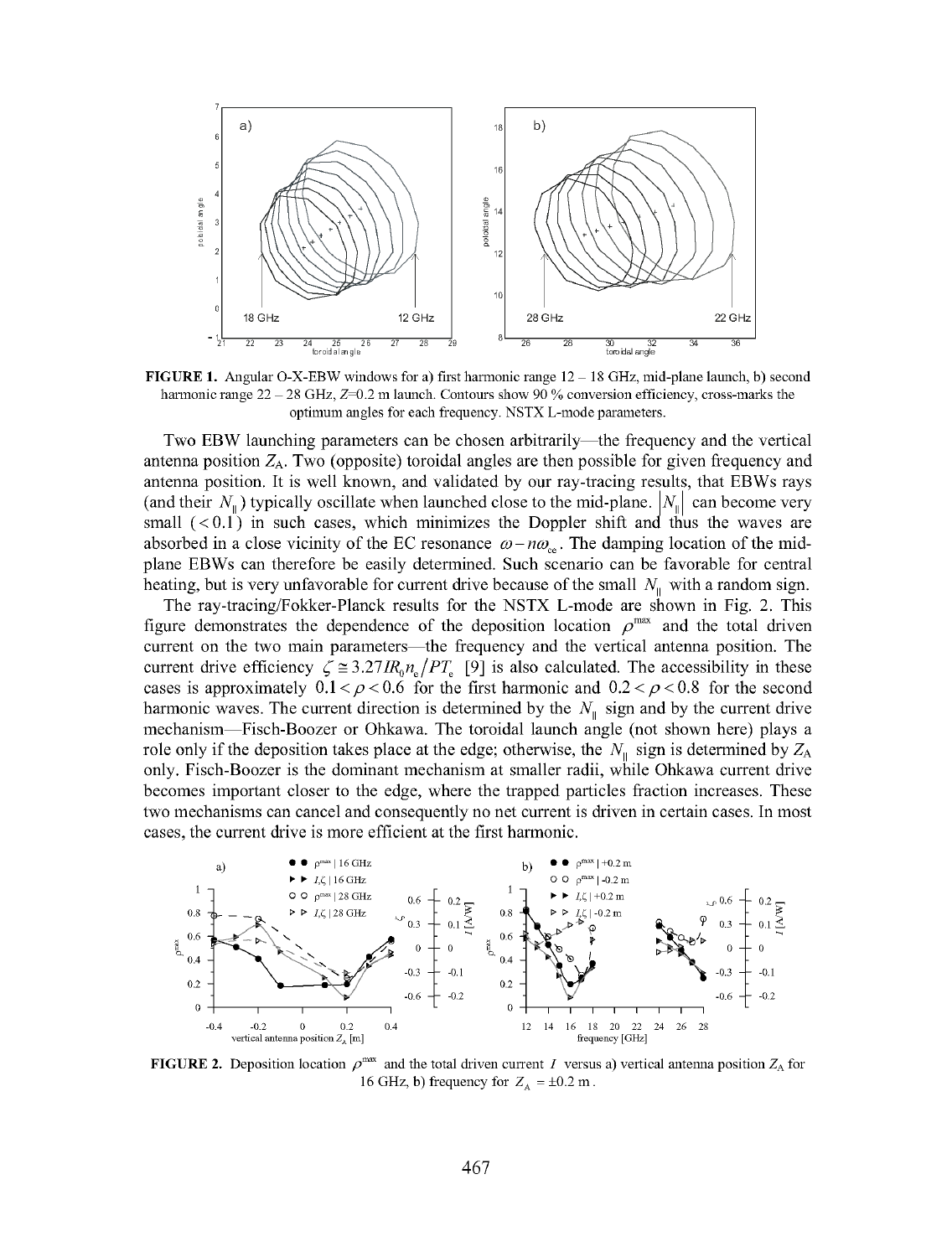#### CONCLUSIONS AND OUTLOOK

The O-X-EBW coupling is efficient in broad angular windows around the optimum angles, which depend on  $Z_A$ , frequency, and the plasma parameters. The excited EBWs can efficiently be absorbed and drive current at certain radii. The current direction is determined by  $Z_A$  (above / below the mid-plane). The deposition location can be controlled by changing either  $Z_A$  or the frequency. The frequency-based control provides larger radial range and the  $\rho^{max}$  dependence is clearer and smoother. This method would, however, require technologically challenging step-tunable gyrotrons. Changing  $Z_A$ , on the other hand, requires complex antenna and adjusting the angles at each vertical position.

More simulations will be performed and analyzed, particularly for the NSTX H-mode, and also for other present and future devices (e.g., MAST and MAST-Upgrade). This will bring a better insight into EBWs' capabilities.

#### ACKNOWLEDGMENTS

The work was partly supported by EFDA Fusion Researcher Fellowship, by the grant no. 202/08/0419 of Czech Science Foundation, by U.S. Department of Energy, by EURATOM and by the Academy of Sciences of the Czech Republic.

#### REFERENCES

- 1. J. Urban, and J. Preinhaelter, *J. Plas. Phys.* 72, 1041 (2006).
- 2. J. Urban et al., in *ICCP 2008,* Fukuoka, Japan. To be published in *Journal of Plasma and Fusion Research Series.*
- 3. J. Decker, and Y. Peysson, *DKE: a fast numerical solver for the 3-D relativistic bounce-averaged electron drift kinetic equation,* EURATOM-CEA report EUR-CEA-FC-1736, 2004.
- 4. I. B. Bernstein, *Physical Review* **109,** 10 (1958).
- 5. V. L. Ginzburg, and A. A. Rukhadze, *Volny v magnitoaktivnoiplazme,* Nauka: Moskva, 1975.
- 6. T. H. Stix, *Waves in plasmas,* American Institute of Physics: New York, 1992.
- 7. P. T. Bonoli, and R. C. Englade, *Physics of Fluids* 29, 2937 (1986).
- 8. J. Decker, and A. K. Ram, *Phys. Plas.* 13, 112503 (2006).
- 9. C. C. Petty et al.. *Nuclear Fusion* 42, 1366 (2002).